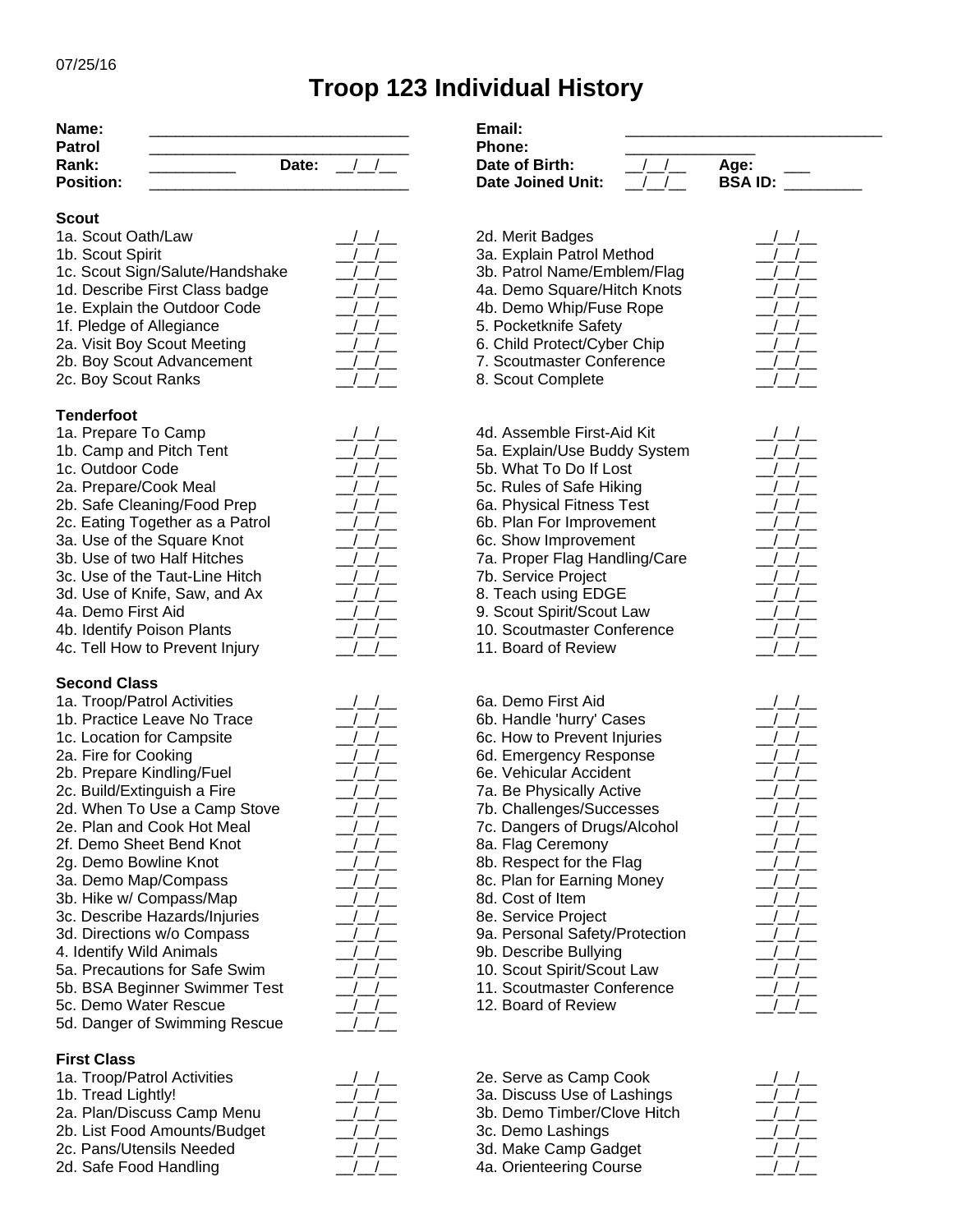# **Troop 123 Individual History**

4b. Demo How To Use GPS \_\_/\_\_/\_\_ 7d. Utility Services \_\_/\_\_/\_\_ 5a. Identify Plants  $\underline{\hspace{1cm}}$   $\underline{\hspace{1cm}}$   $\underline{\hspace{1cm}}$  7e. Emergency Action Plan 5b. Obtain Weather Forecast  $\underline{\hspace{1cm}}$  /  $\underline{\hspace{1cm}}$  7f. How To Obtain Water 5b. Obtain Weather Forecast<br>5c. Hazardous Weather 8a. Be physically active 5d. Extreme Weather \_\_/\_\_/\_\_ 8b. Challenges and Successes \_\_/\_\_/\_\_ 6a. BSA Swimmer Test  $\frac{1}{2}$  /  $\frac{1}{2}$  9a. Constitutional Rights 6b. Safe Trip Afloat  $\begin{array}{ccc} & / & / & \end{array}$  9b. Environmental Issues 6c. Parts of a Canoe  $\frac{1}{2}$   $\frac{1}{2}$  9c. How To Reduce/Recycle 6d. Proper Body Position  $\frac{1}{2}$  9d. Service Project 6e. Show a Line Rescue  $\frac{1}{\sqrt{1-\frac{1}{2}}}$  10. Invite a Friend 7a. Demonstrate Bandages \_\_/\_\_/\_\_ 11. Scout Spirit/Scout Law \_\_/\_\_/\_\_ 7b. How To Transport Person  $\frac{1}{1}$  12. Scoutmaster Conference 2017<br>
7c. Signs of Heart Attack  $\frac{1}{1}$  13. Board of Review 7c. Signs of Heart Attack **Star** Participation  $\overline{a}$  MB Scout Spirit  $\frac{1}{\sqrt{2}}$  Service Project MB  $\frac{1}{\sqrt{2}}$  Position of Responsibility MB  $\frac{1}{\sqrt{2}}$  Child Protect/Cyber Chip MB  $_1/_{_1}/_{_2}$  Scoutmaster Conference<br>MB  $_1/_{_1}/_{_2}$  Board of Review Board of Review  $\blacksquare$  MB **Life**

# Participation  $\overline{a}$  and  $\overline{a}$  articipation  $\overline{a}$  and  $\overline{a}$  are  $\overline{a}$  and  $\overline{a}$  and  $\overline{a}$  are  $\overline{a}$  and  $\overline{a}$  are  $\overline{a}$  and  $\overline{a}$  are  $\overline{a}$  and  $\overline{a}$  are  $\overline{a}$  and  $\overline{a}$  are  $\overline$

**Eagle**

| Participation       | MВ                         |  |
|---------------------|----------------------------|--|
| <b>Scout Spirit</b> | Service Project            |  |
| ΜВ                  | Position of Responsibility |  |
| ΜВ                  | Teach using EDGE Method    |  |
| ΜВ                  | Scoutmaster Conference     |  |
| ΜВ                  | <b>Board of Review</b>     |  |
|                     |                            |  |

| Partipation  |    | ΜВ                            |  |
|--------------|----|-------------------------------|--|
|              |    |                               |  |
| Scout Spirit |    | ΜВ                            |  |
|              | ΜВ | MВ                            |  |
|              | ΜВ | ΜВ                            |  |
|              | ΜВ | Position of Responsibility    |  |
|              | ΜВ | Eagle Project                 |  |
|              | ΜВ | <b>Scoutmaster Conference</b> |  |
|              | ΜВ | Board of Review               |  |

# **Additional Merit Badges**

# \_\_\_\_\_\_\_\_\_\_\_\_\_\_\_ MB \_\_/\_\_/\_\_ Position of Responsibility \_\_/\_\_/\_\_ \_\_\_\_\_\_\_\_\_\_\_\_\_\_\_\_\_\_\_\_\_\_\_MB \_\_*\_\_\_/\_\_\_/*\_\_\_ Teach using EDGE Method \_\_*\_\_/\_\_/*\_\_ \_\_\_\_\_\_\_\_\_\_\_\_\_\_\_\_\_\_\_\_\_MB \_\_*\_\_\_/\_\_\_/*\_\_\_ Scoutmaster Conference \_\_*\_\_/\_\_/*\_\_

|                            | ΜВ |
|----------------------------|----|
|                            | MВ |
|                            | MВ |
|                            | MВ |
| Position of Responsibility |    |
| Eagle Project              |    |
| Scoutmaster Conference     |    |
| <b>Board of Review</b>     |    |
|                            |    |

\_\_\_\_\_\_\_\_\_\_\_\_\_\_\_\_\_\_\_\_ \_\_/\_\_/\_\_ \_\_\_\_\_\_\_\_\_\_\_\_\_\_\_\_\_\_\_\_ \_\_/\_\_/\_\_ \_\_\_\_\_\_\_\_\_\_\_\_\_\_\_\_\_\_\_\_ \_\_/\_\_/\_\_ \_\_\_\_\_\_\_\_\_\_\_\_\_\_\_\_\_\_\_\_ \_\_/\_\_/\_\_ \_\_\_\_\_\_\_\_\_\_\_\_\_\_\_\_\_\_\_\_ \_\_/\_\_/\_\_ \_\_\_\_\_\_\_\_\_\_\_\_\_\_\_\_\_\_\_\_ \_\_/\_\_/\_\_ \_\_\_\_\_\_\_\_\_\_\_\_\_\_\_\_\_\_\_\_ \_\_/\_\_/\_\_ \_\_\_\_\_\_\_\_\_\_\_\_\_\_\_\_\_\_\_\_ \_\_/\_\_/\_\_ \_\_\_\_\_\_\_\_\_\_\_\_\_\_\_\_\_\_\_\_ \_\_/\_\_/\_\_ \_\_\_\_\_\_\_\_\_\_\_\_\_\_\_\_\_\_\_\_ \_\_/\_\_/\_\_ \_\_\_\_\_\_\_\_\_\_\_\_\_\_\_\_\_\_\_\_ \_\_/\_\_/\_\_ \_\_\_\_\_\_\_\_\_\_\_\_\_\_\_\_\_\_\_\_ \_\_/\_\_/\_\_ \_\_\_\_\_\_\_\_\_\_\_\_\_\_\_\_\_\_\_\_ \_\_/\_\_/\_\_ \_\_\_\_\_\_\_\_\_\_\_\_\_\_\_\_\_\_\_\_ \_\_/\_\_/\_\_ \_\_\_\_\_\_\_\_\_\_\_\_\_\_\_\_\_\_\_\_ \_\_/\_\_/\_\_ \_\_\_\_\_\_\_\_\_\_\_\_\_\_\_\_\_\_\_\_ \_\_/\_\_/\_\_ \_\_\_\_\_\_\_\_\_\_\_\_\_\_\_\_\_\_\_\_ \_\_/\_\_/\_\_ \_\_\_\_\_\_\_\_\_\_\_\_\_\_\_\_\_\_\_\_ \_\_/\_\_/\_\_ \_\_\_\_\_\_\_\_\_\_\_\_\_\_\_\_\_\_\_\_ \_\_/\_\_/\_\_ \_\_\_\_\_\_\_\_\_\_\_\_\_\_\_\_\_\_\_\_ \_\_/\_\_/\_\_ \_\_\_\_\_\_\_\_\_\_\_\_\_\_\_\_\_\_\_\_ \_\_/\_\_/\_\_